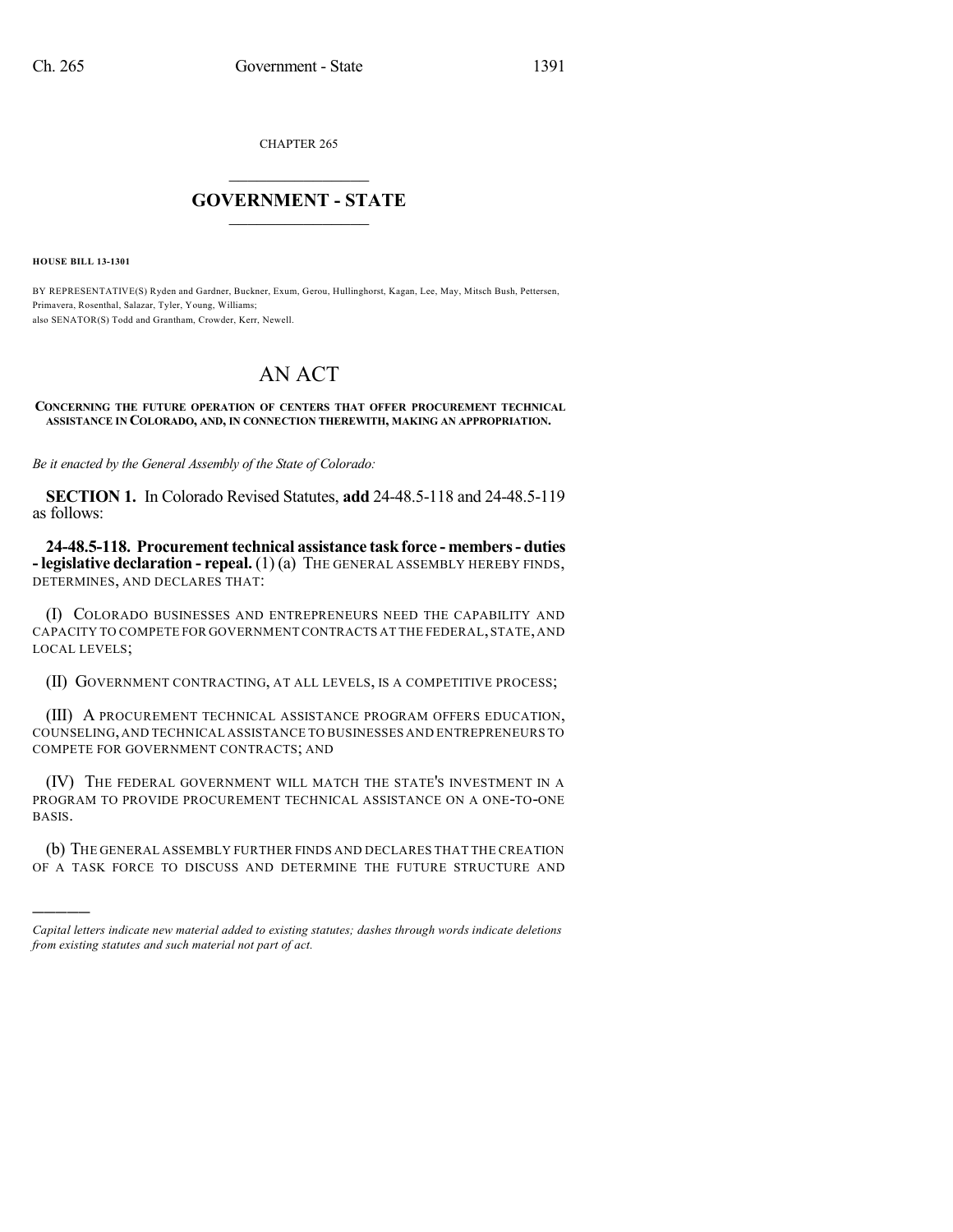OVERSIGHT OF PROCUREMENT TECHNICAL ASSISTANCE CENTERS IN COLORADO IS NECESSARY TO ENSURE THAT SUCH CENTERS MAY CONTINUE TO PROVIDE EFFICIENT AND EFFECTIVE PROCUREMENT TECHNICAL ASSISTANCE RESOURCES TO COLORADO BUSINESSES AND ENTREPRENEURS.

(2) THERE IS HEREBY CREATED THE PROCUREMENT TECHNICAL ASSISTANCE TASK FORCE, REFERRED TO IN THIS SECTION AS THE "TASK FORCE". THE TASK FORCE CONSISTS OF EIGHT MEMBERS AS FOLLOWS:

(a) FOUR MEMBERS OF THE GENERAL ASSEMBLY, APPOINTED AS FOLLOWS:

(I) ONE MEMBER OFTHE HOUSE OF REPRESENTATIVES APPOINTED BY THE SPEAKER OF THE HOUSE OF REPRESENTATIVES;

(II) ONE MEMBER OF THE HOUSE OF REPRESENTATIVES APPOINTED BY THE MINORITY LEADER OF THE HOUSE OF REPRESENTATIVES;

(III) ONE MEMBER OF THE SENATE APPOINTED BY THE PRESIDENT OF THE SENATE; AND

(IV) ONE MEMBER OF THE SENATE APPOINTED BY THE MINORITY LEADER OF THE SENATE;

(b) TWO REPRESENTATIVES FROM THE COLORADO OFFICE OF ECONOMIC DEVELOPMENT APPOINTED BY THE EXECUTIVE DIRECTOR OF THE COLORADO OFFICE OF ECONOMIC DEVELOPMENT;

(c) THE EXECUTIVE DIRECTOR OF THE NONPROFIT ORGANIZATION THAT CURRENTLY PROVIDES PROCUREMENT TECHNICAL ASSISTANCE IN THE STATE; AND

(d) A BOARD MEMBER OF THE NONPROFIT ORGANIZATION THAT CURRENTLY PROVIDES PROCUREMENT TECHNICAL ASSISTANCE IN THE STATE, WHO SHALL BE CHOSEN BY THE TWO MEMBERS OF THE HOUSE OF REPRESENTATIVES WHO ARE APPOINTED TO SERVE ON THE TASK FORCE.

(3) THE TASK FORCE SHALL BE CO-CHAIRED BY ONE LEGISLATIVE MEMBER OF THE TASK FORCE, WHO SHALL BE CHOSEN BY THE MEMBERS OF THE TASK FORCE, AND BY ONE MEMBER FROM THE COLORADO OFFICE OF ECONOMIC DEVELOPMENT, WHO SHALL BE CHOSEN BY THE EXECUTIVE DIRECTOR OF THE COLORADO OFFICE OF ECONOMIC DEVELOPMENT.

(4) THE TASK FORCE SHALL MEET AS NECESSARY, AS DETERMINED BY THE MEMBERS OF THE TASK FORCE, AFTER THE FIRST REGULAR SESSION OF THE SIXTY-NINTH GENERAL ASSEMBLY.THE TASK FORCE MAY INVITE REPRESENTATIVES FROM STATE AND LOCAL GOVERNMENTAL ENTITIES, BUSINESSES OR ENTREPRENEURS, CHAMBERS OF COMMERCE, OR OTHER PUBLIC OR PRIVATE ORGANIZATIONS TO PARTICIPATE IN THE MEETINGS OF THE TASK FORCE, AS DEEMED NECESSARY AND APPROPRIATE BY THE MEMBERS OF THE TASK FORCE. THE TASK FORCE SHALLCOMPLETE ITS WORK AND MAKE RECOMMENDATIONS TO THE GENERAL ASSEMBLY, IF NECESSARY, ON OR BEFORE JANUARY 1, 2014.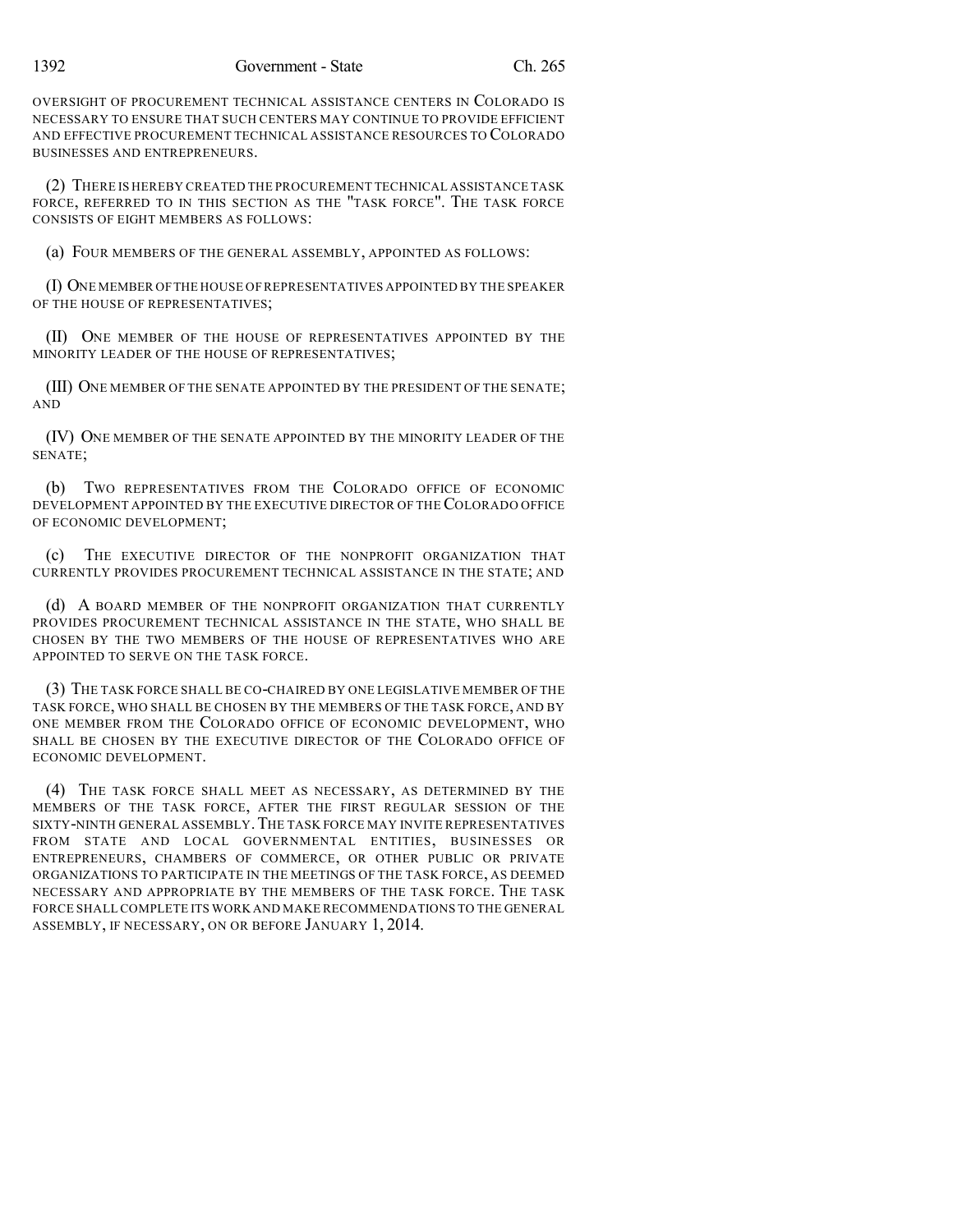(5) THE TASK FORCE SHALL:

(a) DISCUSS BEST MANAGEMENT PRACTICES AND CREATE A MANAGEMENT STRATEGY FOR THE FUTURE OF PROCUREMENT TECHNICAL ASSISTANCE CENTERS IN THE STATE;

(b) DEVELOP A PLAN FOR THE LONG-TERM FUNDING AND SUSTAINABILITY OF PROCUREMENT TECHNICAL ASSISTANCE CENTERS IN THE STATE;

(c) FORMULATE A FRAMEWORK FOR PROCUREMENT TECHNICAL ASSISTANCE CENTERS IN THE STATE THAT WILL ENSURE LONG-TERM EFFICIENCY AND EFFECTIVENESS OF THE PROGRAM;

(d) EVALUATE BEST PRACTICES DERIVED FROM THE OTHER PROCUREMENT TECHNICAL ASSISTANCE CENTERS THROUGHOUT THE UNITED STATES, INCLUDING THE POSSIBILITY OF INTEGRATING PROCUREMENT TECHNICAL ASSISTANCE CENTERS INTO THE EXISTING SMALL BUSINESS RESOURCE CENTER STRUCTURE OF THE COLORADO OFFICE OF ECONOMIC DEVELOPMENT;

(e) DEVELOP A PUBLIC-PRIVATE PARTNERSHIP TO ENHANCE THE PROCUREMENT TECHNICAL ASSISTANCE PROGRAM; AND

(f) IF DEEMED NECESSARY BY THE MEMBERS OF THE TASK FORCE, MAKE RECOMMENDATIONS TO THE GENERAL ASSEMBLY REGARDING HOW TO BEST ACHIEVE THE DESIRED RESULTS FOR THE FUTURE OF THE PROCUREMENT TECHNICAL ASSISTANCE PROGRAM.

(6) ALL STAFF NEEDED TO ASSIST THE TASK FORCE IN CONDUCTING ITS DUTIES SHALL BE PROVIDED BY THE COLORADO OFFICE OF ECONOMIC DEVELOPMENT.

(7) ALL NONLEGISLATIVE MEMBERS OF THE TASK FORCE SHALL SERVE WITHOUT COMPENSATION. THIS SECTION SHALL NOT BE CONSTRUED TO PREVENT NONLEGISLATIVE MEMBERS OF THE TASK FORCE FROM RECEIVING THEIR REGULAR SALARY IF THEY PARTICIPATE IN TASK FORCE MEETINGS DURING THEIR REGULAR BUSINESS HOURS.

(8) THE LEGISLATIVE MEMBERS OF THE TASK FORCE SHALL BE COMPENSATED FOR ATTENDANCE AT MEETINGS OF THE TASK FORCE AND SHALL RECEIVE REIMBURSEMENT FOR ACTUAL AND NECESSARY EXPENSES INCURRED IN THE PERFORMANCE OF THEIR DUTIES AS MEMBERS OF THE TASK FORCE, AS PROVIDED IN SECTION 2-2-307,C.R.S.THE TOTAL AMOUNT AVAILABLE FOR REIMBURSEMENT AND COMPENSATION PURSUANT TO THIS SUBSECTION (8) SHALL NOT EXCEED FIVE THOUSAND DOLLARS.

(9) FOR THE 2013-14FISCAL YEAR,THE GENERAL ASSEMBLY SHALL APPROPRIATE TO THE COLORADO OFFICE OF ECONOMIC DEVELOPMENT AN AMOUNT NOT TO EXCEED FIFTEEN THOUSAND DOLLARS TO BE USED BY THE COLORADO OFFICE OF ECONOMIC DEVELOPMENT TO COVER ITS COSTS IN CONNECTION WITH THE DUTIES OF THE TASK FORCE PURSUANT TO THIS SECTION.

(10) THIS SECTION IS REPEALED, EFFECTIVE JANUARY 1, 2014.